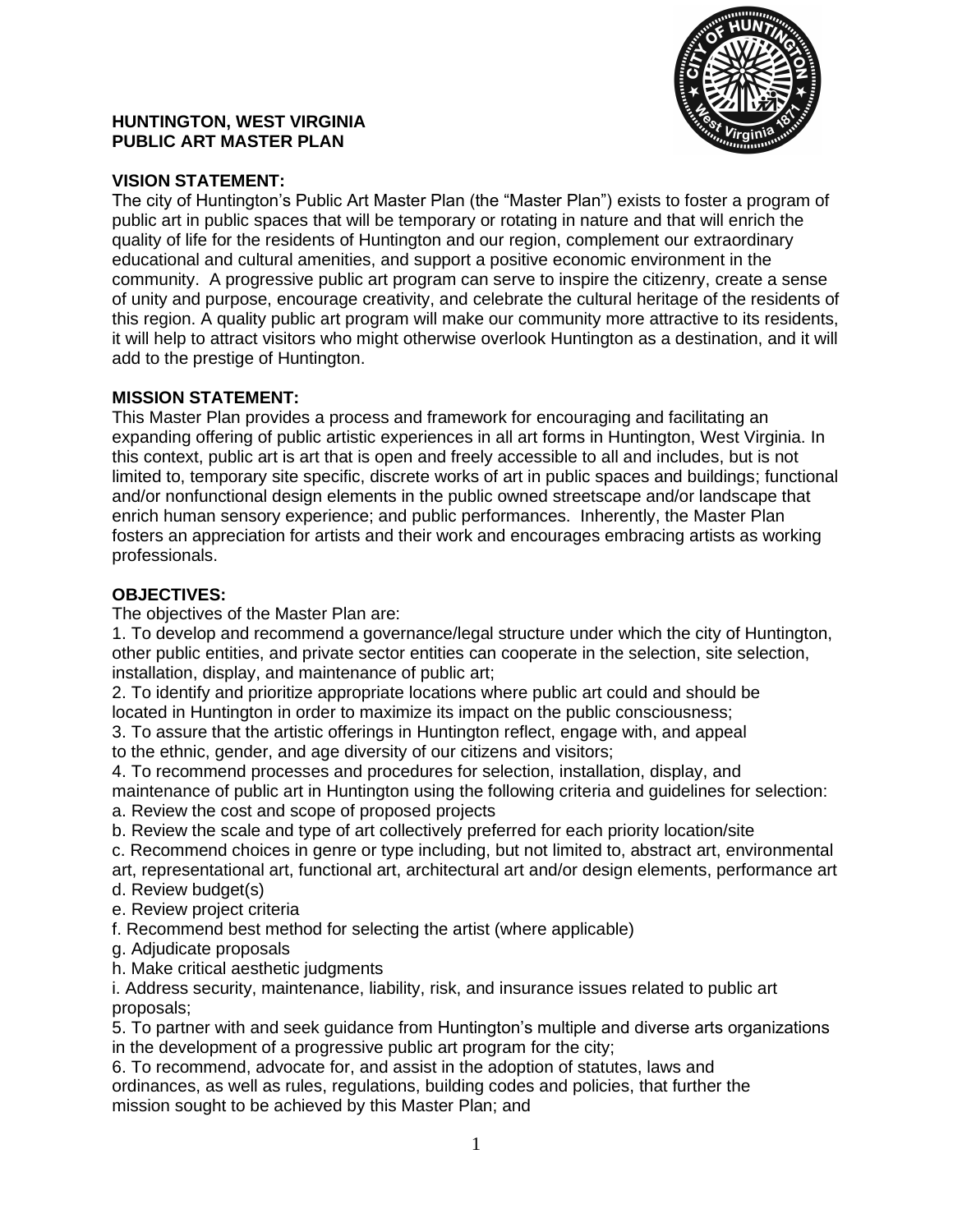7. To create and maintain an inventory of art in public spaces in Huntington, West Virginia.

# **RECOMMENDED RESPONSIBILITIES OF THE PUBLIC AND PRIVATE PARTNERS:**

The successful creation and execution of strategies for public art in Huntington depends heavily on public/private partnerships. The city alone does not have the staff, resources or desire to control the selection, site selection, exhibition, and maintenance of public art. The private sector alone cannot site art on public property. Together the public and private sectors can translate the community vision of a strong, diverse cultural heritage in Huntington into a focused program for the selection, acquisition and display of public art including pieces on public property. The governance arrangement for this process must, of necessity, be collaborative rather than hierarchical. Significant and interdependent roles will be played by the Mayor, the Mayor's Council on the Arts and its Public Art Policy Subcommittee, the Greater Huntington Park and Recreation District, the Cabell County Commission, individual patrons, and various other municipal and private entities.

Accordingly, the recommended responsibilities of the public and private partners are as follows:

## **I. The Mayor's Council on the Arts**.

The Mayor appoints members to the Mayor's Council on the Arts (MCA). One role of the Council is to work with its Public Art Policy Subcommittee in the development of a public art program.

MCA will be a conduit to the appropriate city departments to ensure that any art project placed on city property complies with all zoning, building, and other related codes and regulations.

#### . **II. The Public Art Policy Subcommittee**.

The Public Art Policy Subcommittee (PAP) will consist of a minimum of 7 and no more than 13 members. PAP members are drawn from the MCA and the community and at all times the majority will be members of MCA. The Mayor appoints the membership of PAP upon the recommendations of MCA. PAP exists to provide vision, engender support, recommend policy, advise the city and oversee the process by which public art projects move from concept to initiation. PAP facilitates public art projects that occupy city property but it does not manage or take responsibility for projects that emanate from the private sector.

PAP promulgates the Master Plan Vision Statement articulated above and serves as a proponent for what art can and should do for the community. Defining and sustaining a unified public art strategy is the heart of PAP's responsibilities. The execution of that strategy is the shared responsibility of all the partners.

## **III. The Private Partners**

The private sector will be the primary source for funded public art projects in Huntington, inasmuch as the city of Huntington lacks sufficient fiscal resources to support a public art program for now and the foreseeable future. Any private entity wishing to pursue a public art project that occupies public property will submit a proposal to the Public Art Policy Subcommittee (PAP) for review and approval.

# **PROJECT PROPOSAL PROCESS:**

Any proposed placement or occurrence of a work of public art on public property is subject to the review and recommendation of PAP and the final approval of the Mayor. The proposal process is as follows: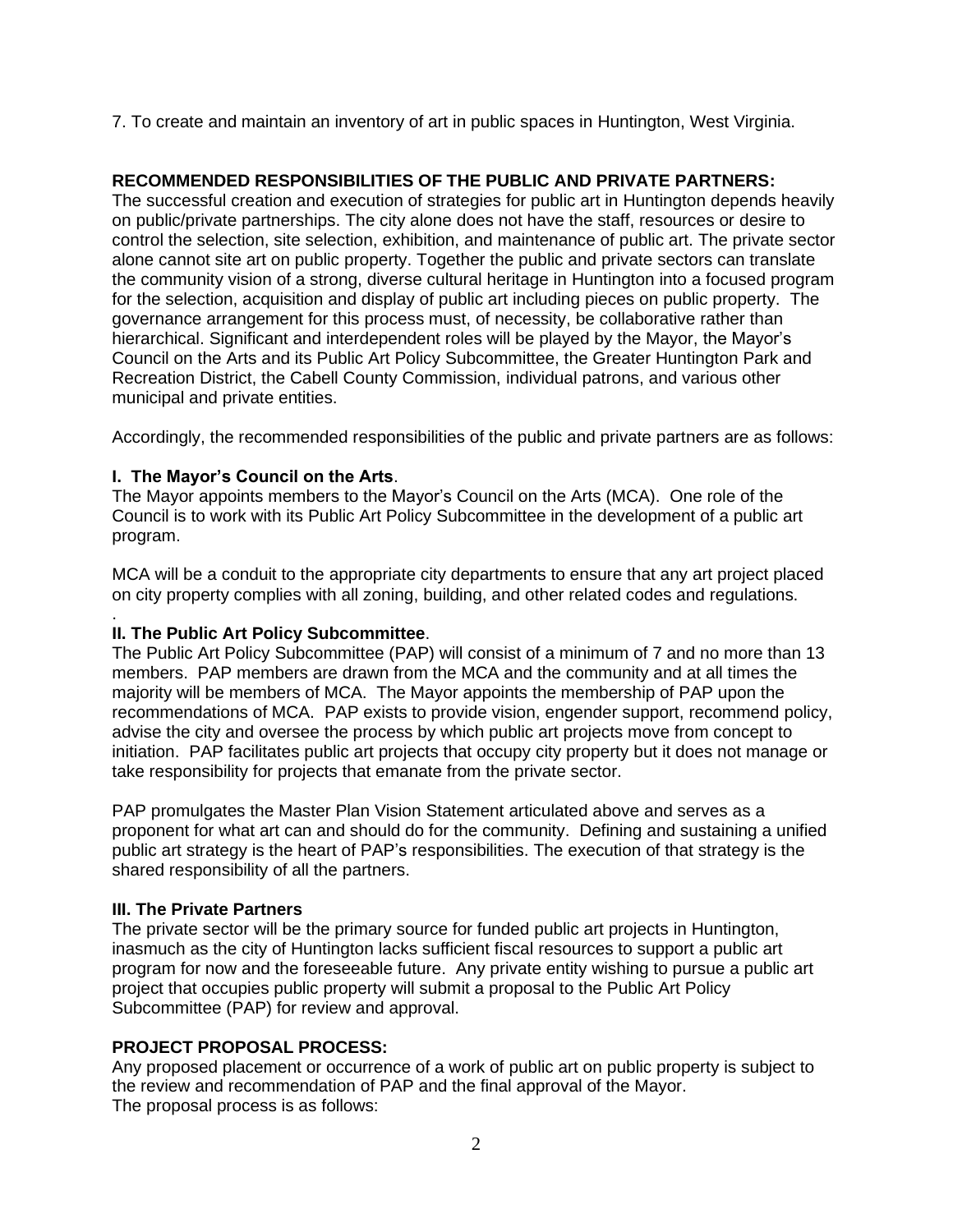1. Applicants (including institutions organizing public art exhibitions) are encouraged to submit a concept paper as the initial step and prior to establishing specific processes for obtaining works, performance, etc.

2. PAP reviews the concept and consults with the appropriate city departments to ensure the proposal is viable.

- 3. PAP consults with the applicant and relates any concerns and/or suggestions.
- 4. Applicant submits a complete proposal that includes, at a minimum:

The Concept Paper Proposed site Type of work of art Comprehensive budget plan **Timeline** Selection process (if applicable) Provisions for installation (if applicable), maintenance, deinstallation Flow chart of responsibility to applicable city departments (utilities, right-of-ways, access, etc.)

**Ownership** 

5. PAP reviews, consults with appropriate city departments and makes a recommendation to the Mayor

6. Mayor takes final action on proposal and approves or disapproves

## **ARTWORK AND ARTIST SELECTION**

Where applicable, methods used for artwork and artist selection may include open competition, request for qualifications, direct selection of an artist, or selection from a pre-qualified roster of artists. In all instances the selection process shall conform to all laws, regulations, and city policies governing purchasing and procurement.

When determining the method to be used for selection of an artwork or artist, the following should be considered:

- The process should take into consideration needs related to the site, the community the project will serve, and the goals of the public art project.
- The selection process must include people with knowledge and experience in visual and or performance arts.
- To create an original artwork that is site-specific and is integrated with the overall site design, an artist must research the site, learn about the community, and if applicable, understand related capital improvement project(s) and urban design conditions. Artists should not be requested to submit detailed artistic proposals at the initial request for qualifications stage of artist selection.
- Appropriate design fees are encouraged as part of the project budget and will generally be provided when a proposal is submitted.

## **DOCUMENTATION**

Each public artwork must include complete documentation, normally supplied by the artist or the artist's agent, to include:

Artist's or artists' name(s) Year of birth and if applicable, year of death Media **Dimensions Photographs** Value of Work